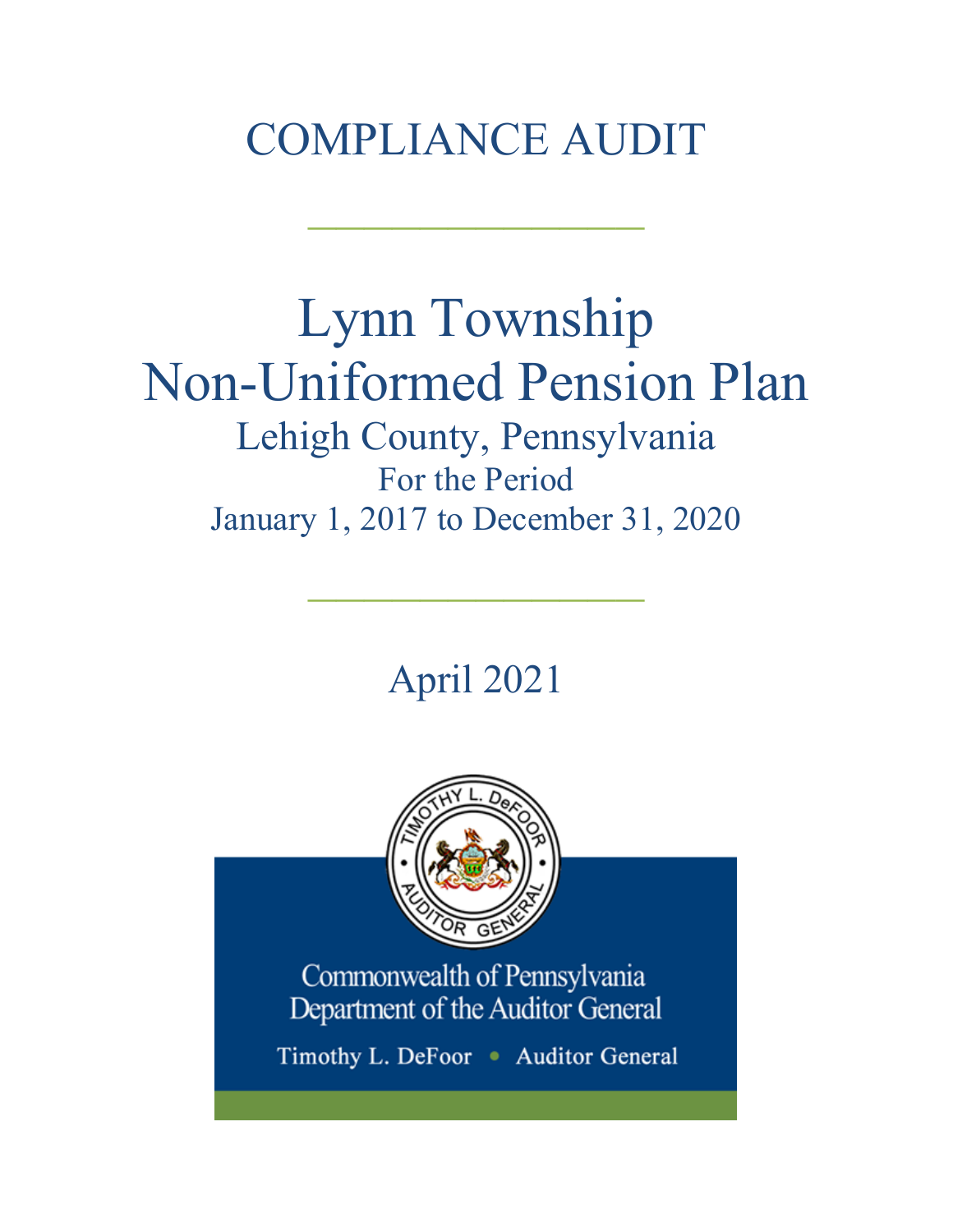

**Commonwealth of Pennsylvania** Department of the Auditor General Harrisburg, PA 17120-0018 Facebook: Pennsylvania Auditor General Twitter: @PAAuditorGen www.PaAuditor.gov

TIMOTHY L. DEFOOR **AUDITOR GENERAL** 

Board of Township Supervisors Lynn Township Lehigh County New Tripoli, PA 18066

We have conducted a compliance audit of the Lynn Township Non-Uniformed Pension Plan for the period January 1, 2017 to December 31, 2020. We also evaluated compliance with some requirements subsequent to that period when possible. The audit was conducted pursuant to authority derived from the Municipal Pension Plan Funding Standard and Recovery Act (Act 205 of 1984, as amended, 53 P.S. § 895.402(j)), which requires the Auditor General, as deemed necessary, to audit every municipality which receives general municipal pension system state aid and every municipal pension plan and fund in which general municipal pension system state aid is deposited. The audit was not conducted, nor was it required to be, in accordance with Government Auditing Standards issued by the Comptroller General of the United States. We planned and performed the audit to obtain sufficient, appropriate evidence to provide a reasonable basis for our findings and conclusions based on our audit objectives. We believe that the evidence obtained provides a reasonable basis for our findings and conclusions based on our audit objectives.

The objectives of the audit were:

- 1. To determine if municipal officials took appropriate corrective action to address the findings contained in our prior report; and
- 2. To determine if the pension plan was administered in compliance with applicable state laws, regulations, contracts, administrative procedures, and local ordinances and policies.

Our audit was limited to the areas related to the objectives identified above. To determine if municipal officials took appropriate corrective action to address the finding**s** contained in our prior report, we inquired of plan officials and evaluated supporting documentation provided by officials evidencing that the suggested corrective action has been appropriately taken. To determine whether the pension plan was administered in compliance with applicable state laws, regulations, contracts, administrative procedures, and local ordinances and policies, our methodology included the following: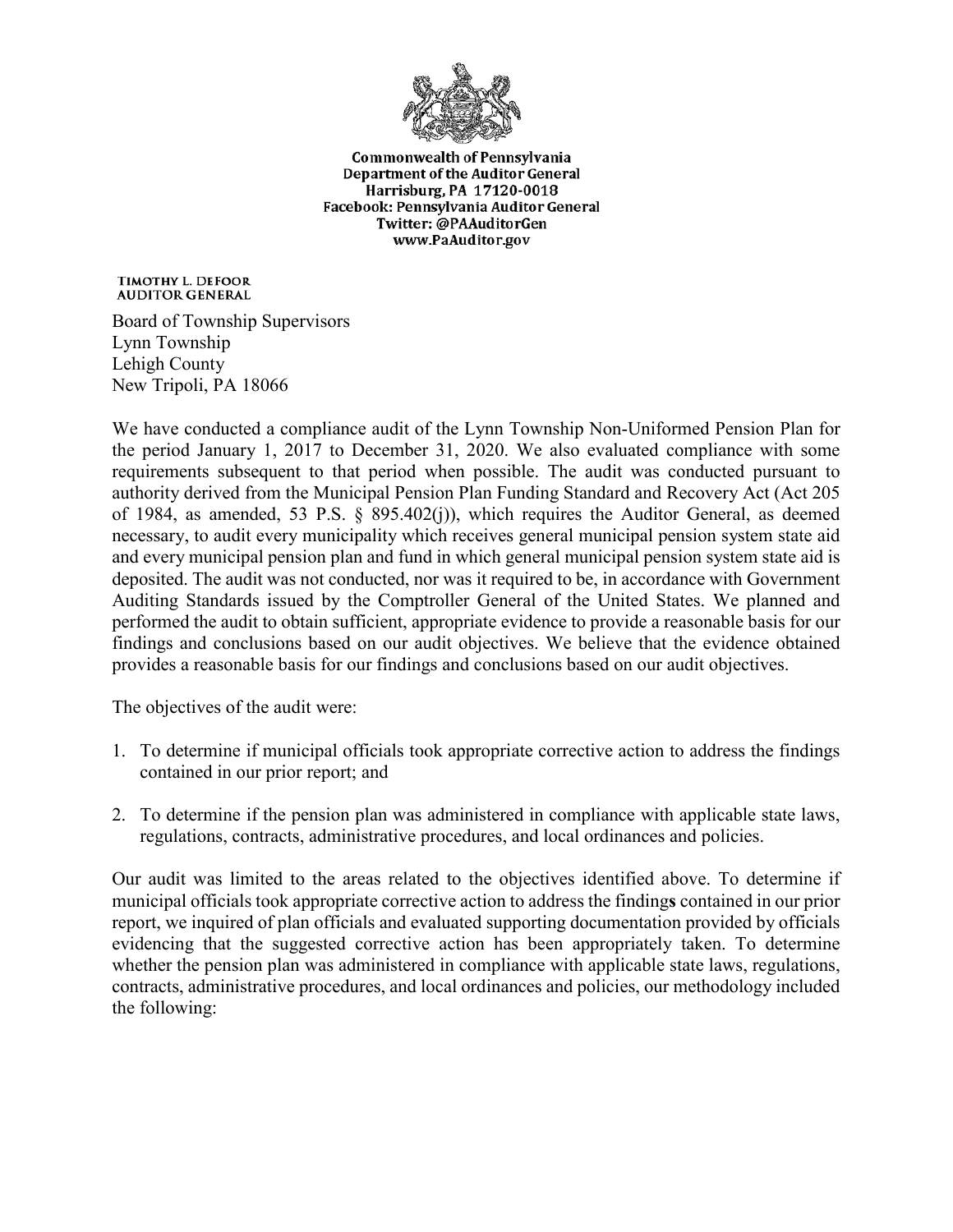- We determined whether state aid was properly determined and deposited in accordance with Act 205 requirements by verifying the annual deposit date of state aid and determining whether deposits were made within 30 days of receipt for all years within the period under audit. State aid allocations that were deposited into the pension plan for the years ended December 31, 2015 to December 31, 2020, are presented on the Summary of Deposited State Aid and Employer Contributions.
- We determined whether annual employer contributions were calculated and deposited in accordance with the plan's governing document and applicable laws and regulations by examining the municipality's calculation of the plan's annual financial requirements and minimum municipal obligation (MMO) and comparing these calculated amounts to amounts actually budgeted and deposited into the pension plan as evidenced by supporting documentation. Employer contributions that were deposited into the pension plan for the years ended December 31, 2015 to December 31, 2020, are presented on the Summary of Deposited State Aid and Employer Contributions.
- We determined that there were no employee contributions required by the plan's governing document and applicable laws and regulations for the years covered by our audit period.
- We determined whether retirement benefits calculated for plan members who elected to vest during the current audit period, and through the completion of our fieldwork procedures, represent payments to all (and only) those entitled to receive them and were properly determined and disbursed in accordance with the plan's governing document, applicable laws, and regulations by recalculating the amount of the pension benefits due to the retired individuals and comparing these amounts to supporting documentation evidencing amounts determined and payable to the recipients.
- We determined whether the January 1, 2017, and January 1, 2019 actuarial valuation reports were prepared and submitted by March 31, 2018, and 2020, respectively, in accordance with Act 205 and whether selected information provided on these reports is accurate, complete, and in accordance with plan provisions to ensure compliance for participation in the state aid program by comparing selected information to supporting source documentation.
- We determined whether the terms of the plan's unallocated insurance contract, including ownership and any restrictions, were in compliance with plan provisions, investment policies, and state regulations by comparing the terms of the contract with the plan's provisions, investment policies, and state regulations.

Township officials are responsible for establishing and maintaining effective internal controls to provide reasonable assurance that the Lynn Township Non-Uniformed Pension Plan is administered in compliance with applicable state laws, regulations, contracts, administrative procedures, and local ordinances and policies. As previously described, we tested transactions,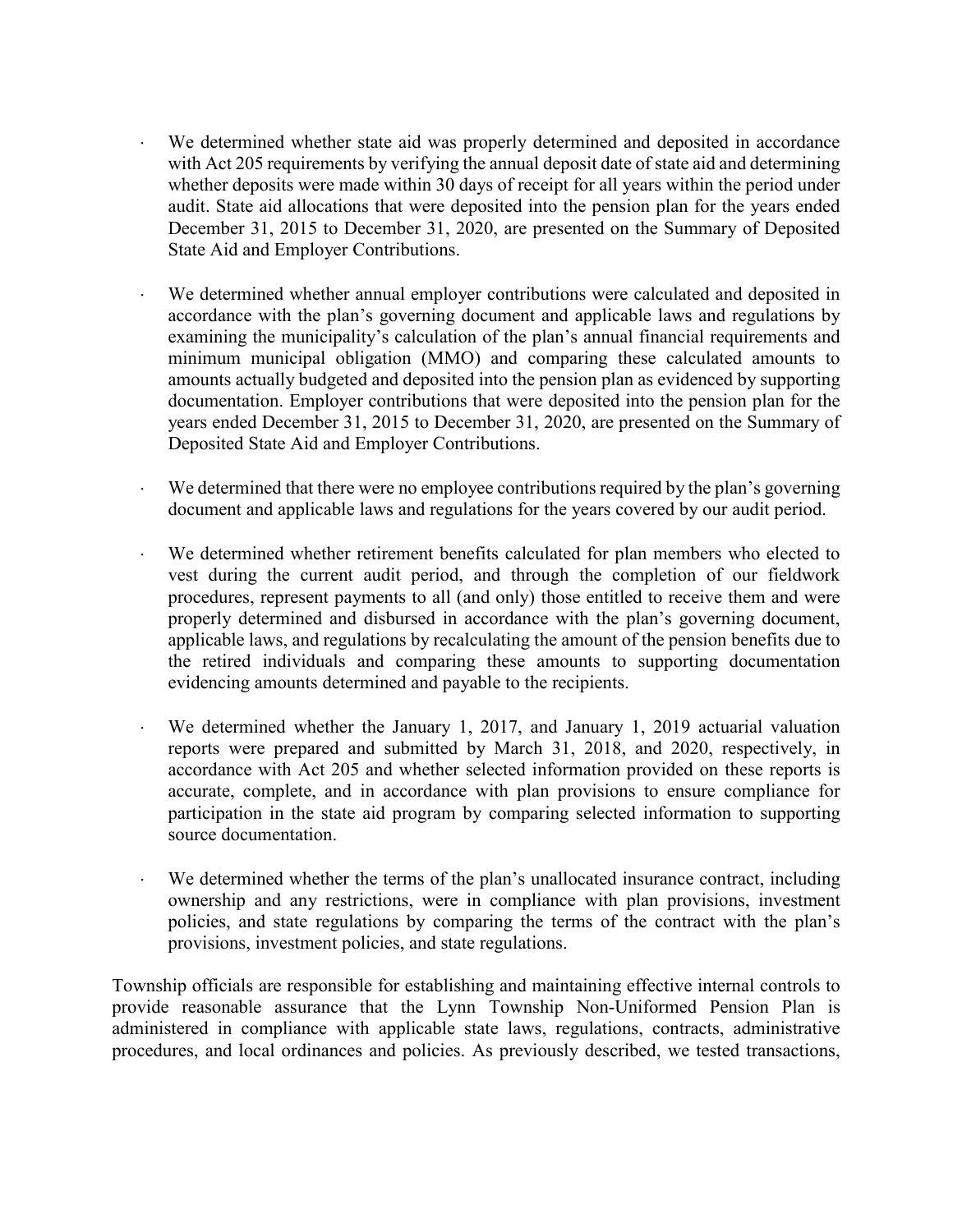interviewed selected officials, and performed procedures to the extent necessary to provide reasonable assurance of detecting instances of noncompliance with legal and regulatory requirements or noncompliance with provisions of contracts, administrative procedures, and local ordinances and policies that are significant within the context of the audit objectives.

The results of our procedures indicated that, in all significant respects, the Lynn Township Non-Uniformed Pension Plan was administered in compliance with applicable state laws, regulations, contracts, administrative procedures, and local ordinances and policies, except as noted in the following findings further discussed later in this report:

| Finding No. 1 | - Noncompliance With Prior Audit Recommendation - Failure<br>To Pay The Minimum Municipal Obligation Of The Plan |
|---------------|------------------------------------------------------------------------------------------------------------------|
| Finding No. 2 | - Incorrect Data On Certification Form AG 385 Resulting In An<br>Overpayment Of State Aid                        |

Finding No. 1 contained in this audit report repeats a condition that was cited in our previous report that has not been corrected by township officials. We are concerned by the township's failure to correct this previously reported finding and strongly encourage timely implementation of the recommendations noted in this audit report.

The accompanying supplementary information is presented for purposes of additional analysis. We did not audit the information or conclude on it and, accordingly, express no form of assurance on it.

The contents of this report were discussed with officials of Lynn Township and, where appropriate, their responses have been included in the report. We would like to thank township officials for the cooperation extended to us during the conduct of the audit.

Timothy L. DeFoor

March 31, 2021 Timothy L. DeFoor Auditor General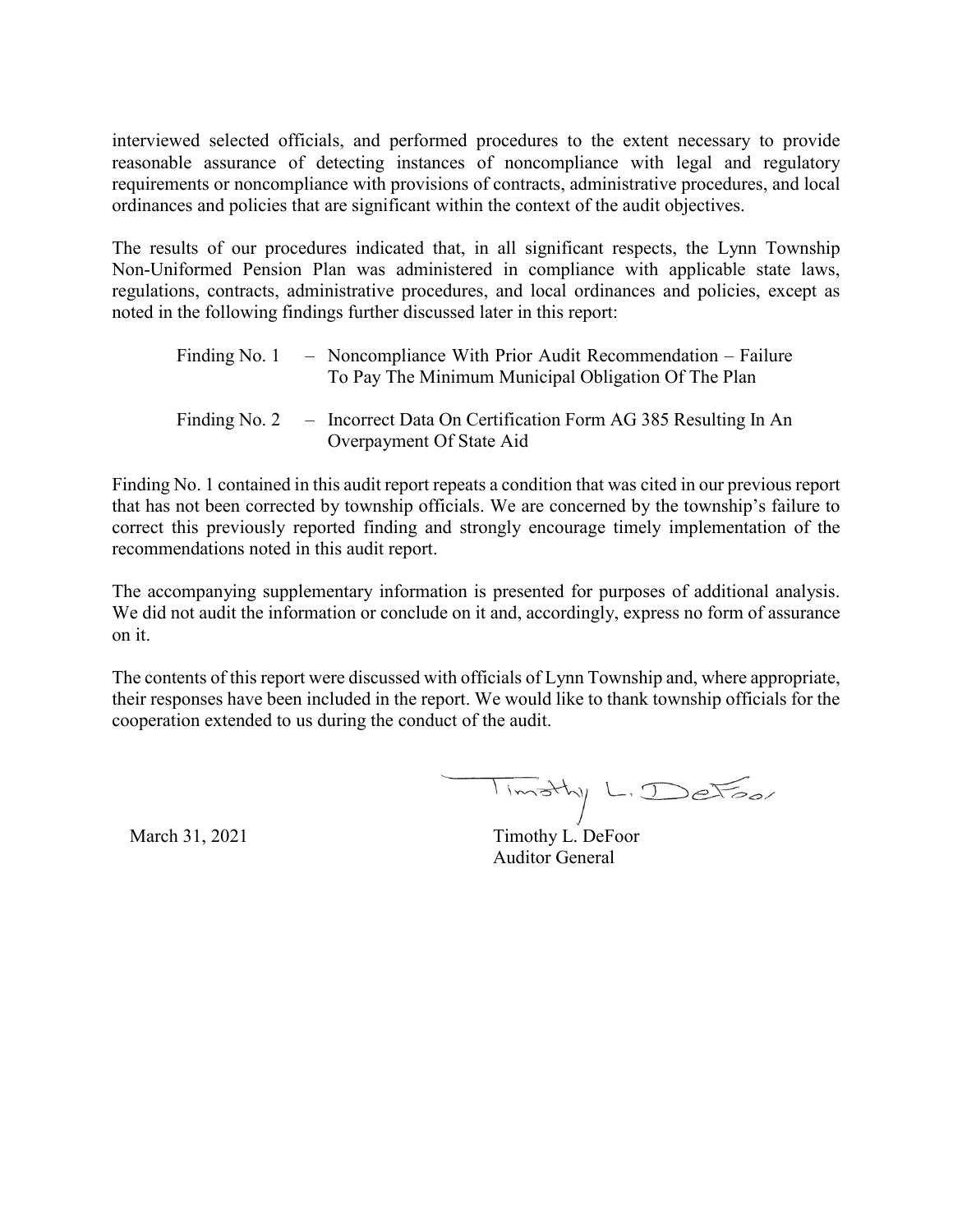# **CONTENTS**

| Page                                                                                                                            |
|---------------------------------------------------------------------------------------------------------------------------------|
|                                                                                                                                 |
|                                                                                                                                 |
| Findings and Recommendations:                                                                                                   |
| Finding No. 1 – Noncompliance With Prior Audit Recommendation – Failure<br>To Pay The Minimum Municipal Obligation Of The Plan3 |
| Finding No. 2 – Incorrect Data On Certification Form AG 385 Resulting In                                                        |
|                                                                                                                                 |
|                                                                                                                                 |
|                                                                                                                                 |
|                                                                                                                                 |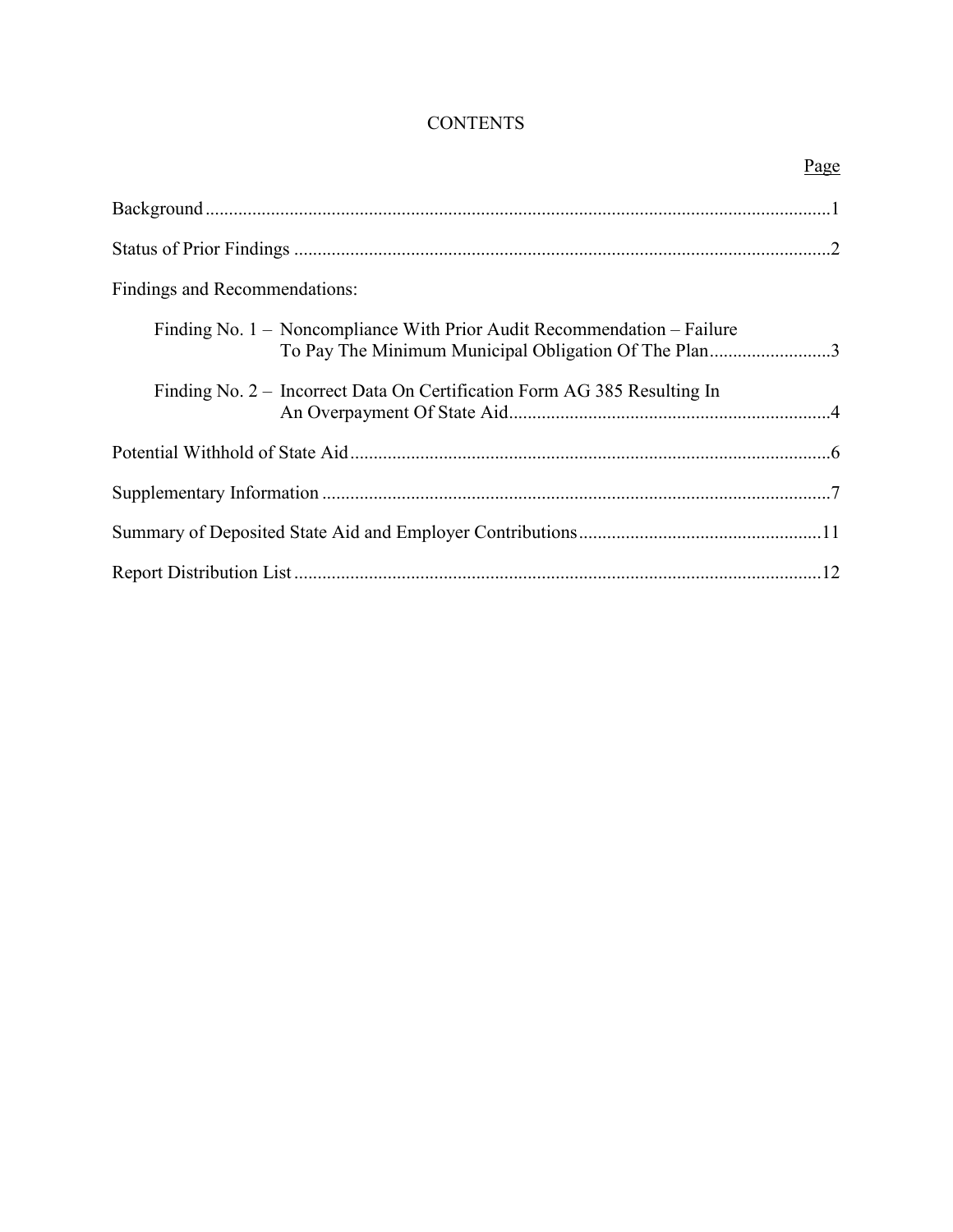#### **BACKGROUND**

On December 18, 1984, the Pennsylvania Legislature adopted the Municipal Pension Plan Funding Standard and Recovery Act (P.L. 1005, No. 205, as amended, 53 P.S. § 895.101 et seq.). The Act established mandatory actuarial reporting and funding requirements and a uniform basis for the distribution of state aid to Pennsylvania's public pension plans.

Annual state aid allocations are provided from a 2 percent foreign (out-of-state) casualty insurance premium tax, a portion of the foreign (out-of-state) fire insurance tax designated for paid firefighters and any investment income earned on the collection of these taxes. Generally, municipal pension plans established prior to December 18, 1984, are eligible for state aid. For municipal pension plans established after that date, the sponsoring municipality must fund the plan for three plan years before it becomes eligible for state aid. In accordance with Act 205, a municipality's annual state aid allocation cannot exceed its actual pension costs.

In addition to Act 205, the Lynn Township Non-Uniformed Pension Plan is also governed by implementing regulations adopted by the former Public Employee Retirement Commission published at Title 16, Part IV of the Pennsylvania Code and applicable provisions of various other state statutes.

The Lynn Township Non-Uniformed Pension Plan has a single-employer defined benefit pension plan component locally controlled by the provisions of Resolution No. 2003-11. The township adopted Resolution No. 2011-15 *(later amended by Resolution 2017-14)* freezing the accruing of benefits under the defined benefit plan, and enacting a defined contribution plan for the township's non-uniformed employees effective July 1, 2011. The municipality is required to contribute 6 percent of each members' compensation to the defined contribution plan. Active members are not required to contribute to the plan. As of December 31, 2020, the plan had 7 active members, 17 terminated members eligible for vested benefits in the future, 6 retirees receiving pension benefits, and 1 additional retiree receiving benefits funded through an annuity purchased with plan assets.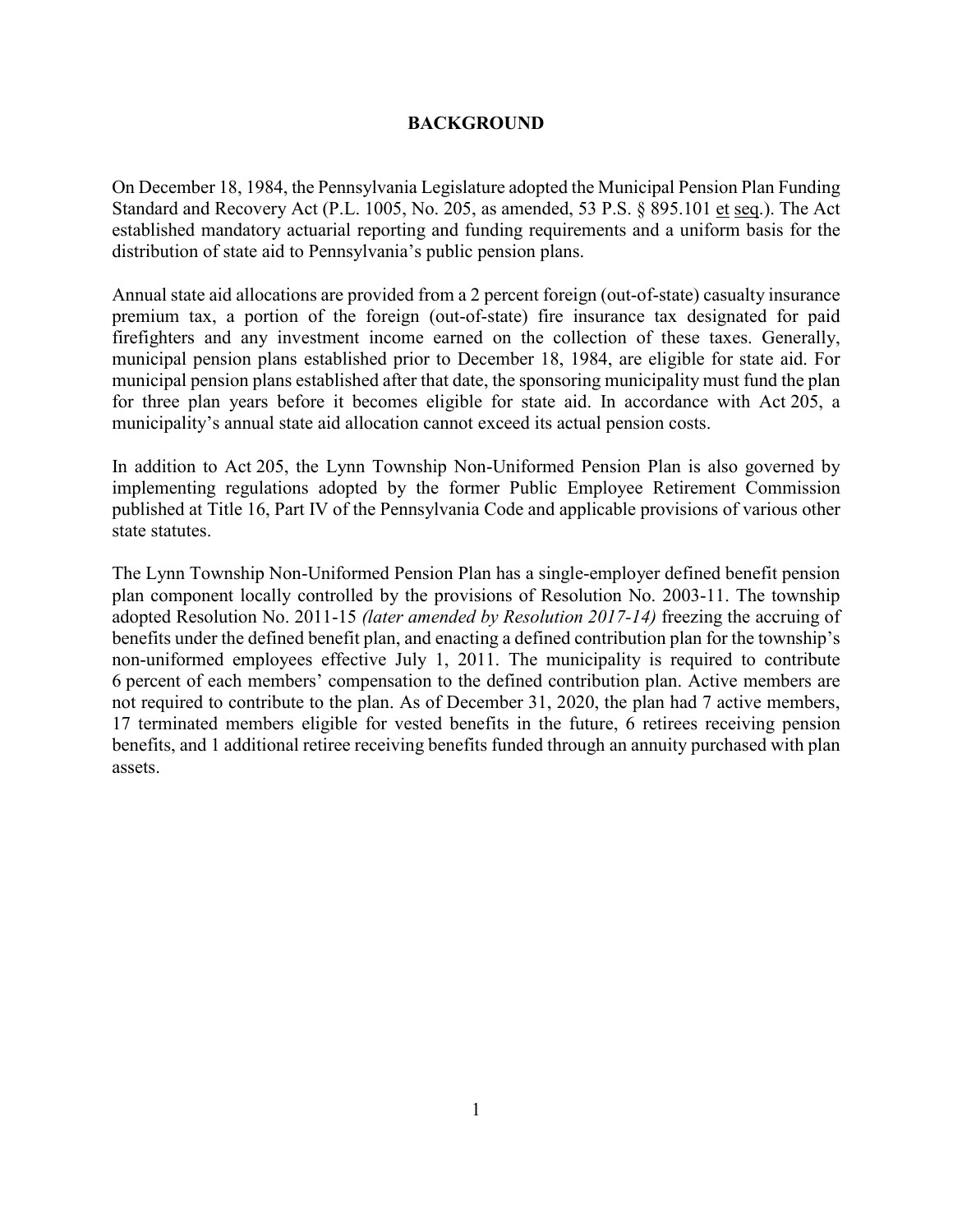# LYNN TOWNSHIP NON-UNIFORMED PENSION PLAN STATUS OF PRIOR FINDINGS

# Compliance With Prior Recommendations

Lynn Township has complied with the prior recommendations concerning the following:

∙ Restated Plan Document Not Adopted By Ordinance Or Resolution

The township enacted Resolution No. 2017-14, dated June 8, 2017 which properly adopts the restated plan document.

∙ Failure To Deposit The Full Amount Of State Aid Into The Pension Plan

The township deposited the outstanding 2013 state aid, into the pension plan, and included interest.

# Noncompliance With Prior Recommendation

Lynn Township has not complied with the prior recommendation concerning the following as further discussed in the Findings and Recommendations section of this report:

∙ Failure To Pay The Minimum Municipal Obligation Of The Plan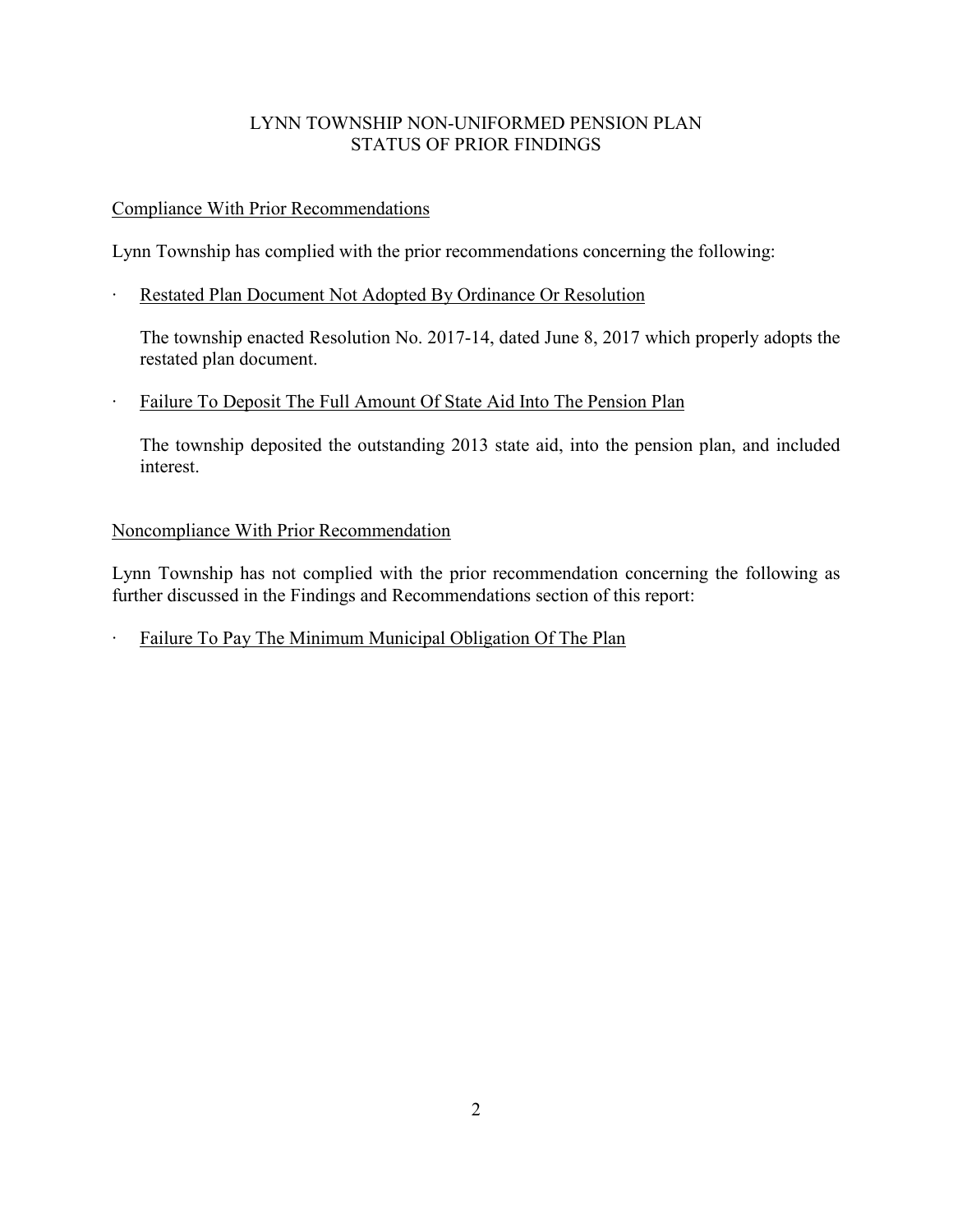#### LYNN TOWNSHIP NON-UNIFORMED PENSION PLAN FINDINGS AND RECOMMENDATIONS

#### **Finding No. 1 – Noncompliance With Prior Audit Recommendation – Failure To Pay The Minimum Municipal Obligation Of The Plan**

Condition: As disclosed in the prior audit report, the township did not properly fund the 2014, 2015 and 2016 MMOs due to the defined contribution pension plan and instead erroneously deposited the required contributions into the defined benefit component of the township's pension plan. It was previously recommended that the township consult with the solicitor and/or custodian to determine whether funds in the amounts of \$4,357, \$16,031 and \$15,423 for the years 2014, 2015 and 2016, respectively, could be transferred to the defined contribution plan to correct the error. However, during the current audit period, the township failed to correct the prior error and properly allocate the outstanding MMO amounts to the individual members' accounts as recommended.

Criteria: With regard to the MMO, Section 303(c) of Act 205 states, in part:

Annually, the chief administrative officer of the pension plan shall determine the minimum obligation of the municipality with respect to the pension plan for the following plan year.

Section 303(d) of Act 205 states, in part:

The minimum obligation of the municipality shall be payable to the pension plan from the revenue of the municipality.

Furthermore, Section 303(e) of Act 205 states:

Any amount of the minimum obligation of the municipality which remains unpaid as of December 31 of the year in which the minimum obligation is due shall be added to the minimum obligation of the municipality for the following year, with interest from January 1 of the year in which the minimum obligation was first due until the date the payment is paid at a rate equal to the interest assumption used for the actuarial valuation report or the discount rate applicable to treasury bills issued by the Department of Treasury of the United States with a six-month maturity as of the last business day in December of the plan year in which the obligation was due, whichever is greater, expressed as a monthly rate and compounded monthly.

Cause: Plan officials failed to implement adequate internal control procedures to correct the prior error and ensure compliance with the department's prior audit recommendation.

Effect: The failure to properly fund the plan's MMOs could result in the plan not having adequate resources to meet current and future benefit obligations to its members.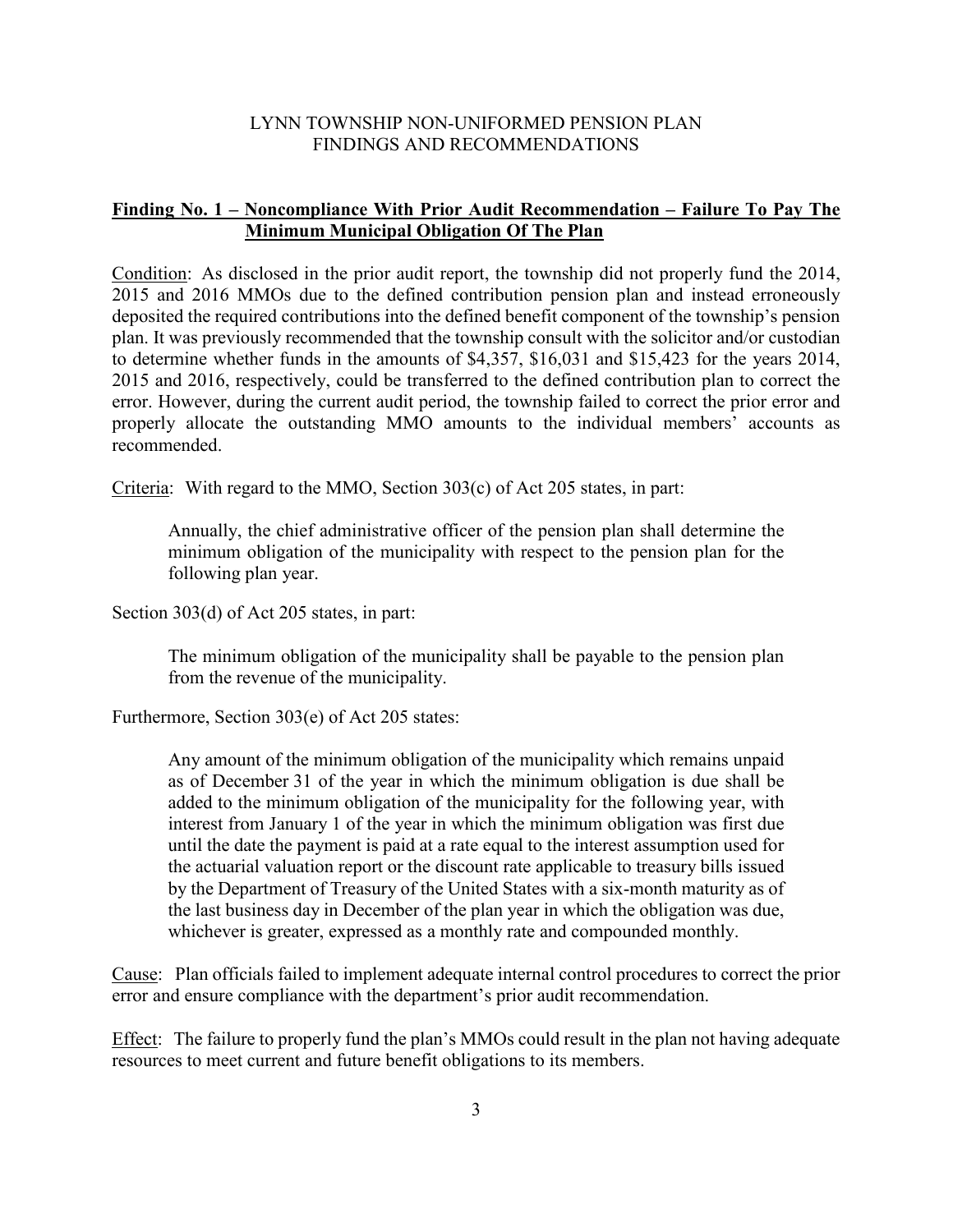#### LYNN TOWNSHIP NON-UNIFORMED PENSION PLAN FINDINGS AND RECOMMENDATIONS

#### **Finding No. 1 – (Continued)**

Due to the municipality's failure to properly fund the defined contribution plan, the municipality must add the outstanding 2014, 2015 and 2016 MMO balances to the current year's MMO and include interest, as required by Act 205.

Recommendation: We again recommend that the municipality fund the outstanding MMOs due to the defined contribution pension plan and plan members' accounts for the years 2014, 2015 and 2016, with interest, in accordance with Section 303(e) of Act 205. As also recommended previously, municipal officials should consult with the township's solicitor and/or custodian to determine whether the required contributions can be corrected through a transfer of funds from the defined benefit plan. A copy of the interest calculation must be maintained by the township for examination during our next audit of the plan.

Furthermore, we recommend that municipal officials establish adequate internal control procedures to ensure future MMOs are properly and timely paid in accordance with Act 205 requirements.

Management's Response: Municipal officials agreed with the finding without exception.

Auditor's Conclusion: Compliance will be evaluated during our next audit of the plan.

# **Finding No. 2 – Incorrect Data On Certification Form AG 385 Resulting In An Overpayment Of State Aid**

Condition: The township certified two ineligible non-uniformed employees (2 units) and overstated payroll by \$37,189 on the Certification Form AG 385 filed in 2019. The data contained on this certification form is based on prior calendar year information.

Criteria: Pursuant to Act 205, at Section 402(e)(2), in order to be eligible for certification, an employee must have been employed on a full-time basis for at least six consecutive months and must have been participating in a pension plan during the certification year.

Cause: The township failed to establish adequate internal control procedures, such as having another individual review the data certified, to ensure the accuracy of the data prior to submission.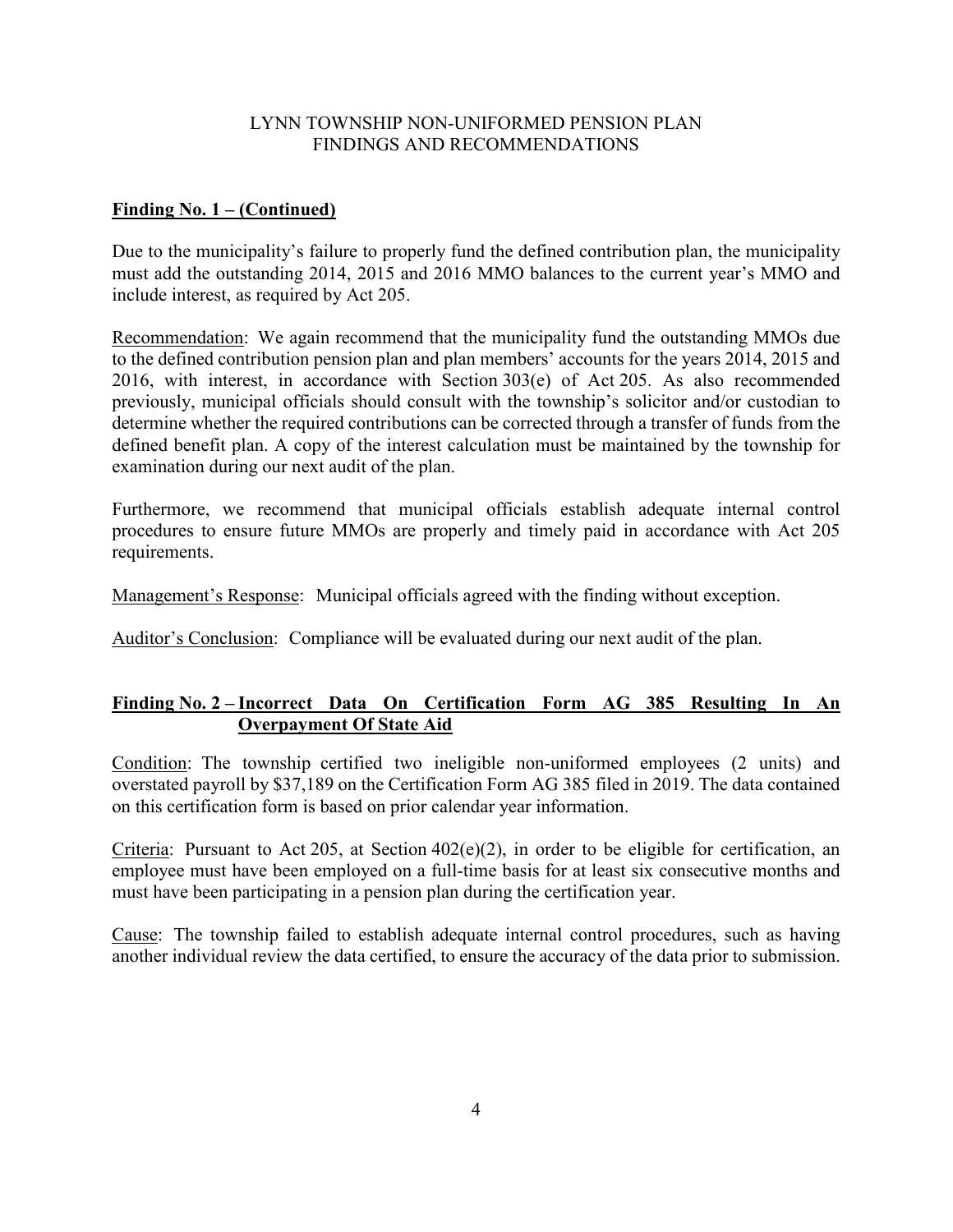#### LYNN TOWNSHIP NON-UNIFORMED PENSION PLAN FINDINGS AND RECOMMENDATIONS

#### **Finding No. 2 – (Continued)**

Effect: The data submitted on this certification form is used, in part, to calculate the state aid due to the municipality for distribution to its pension plan. The township's state aid allocation was based on pension cost however the recalculated state aid allocation indicates that state aid should have been based on unit value. The incorrect certification of pension data affected the township's state aid allocation, as identified below:

|                                   | 2019     |
|-----------------------------------|----------|
| Total state aid released          | 31,462   |
| Recalculated state aid allocation | (25,602) |
| State aid overpayment             | 5,860    |

In addition, the township used the overpayment of state aid to pay the minimum municipal obligations (MMOs) due to the non-uniformed pension plan; therefore, if the reimbursement to the Commonwealth is made from the pension plan, the plan's MMOs will not be fully paid. Furthermore, the township's future state aid allocations may be withheld until the finding recommendation is complied with.

Recommendation: We recommend that the overpayment of state aid, in the amount of \$5,860, plus interest, be returned to the Commonwealth. A check in this amount, with interest compounded annually from date of receipt to date of repayment, at a rate earned by the pension plan, should be made payable to: Commonwealth of Pennsylvania and mailed to: Department of the Auditor General, Municipal Pension & Fire Relief Programs Unit, 321 Finance Building, Harrisburg, PA 17120. A copy of the interest calculation must be submitted along with the check.

We also recommend that in the future, plan officials establish adequate internal control procedures, such as having at least 2 people review the data certified, to ensure compliance with the instructions that accompany Certification Form AG 385 to assist them in accurately reporting the required pension data.

Furthermore, if the reimbursement to the Commonwealth is made from non-uniformed pension plan funds, we recommend that any resulting MMO deficiencies be paid to the pension plan with interest, at a rate earned by the pension plan.

Management's Response: Municipal officials agreed with the finding without exception.

Auditor's Conclusion: Due to the potential withhold of state aid, the township's compliance with the finding recommendation will be monitored subsequent to the release of the audit report and through our next audit of the plan.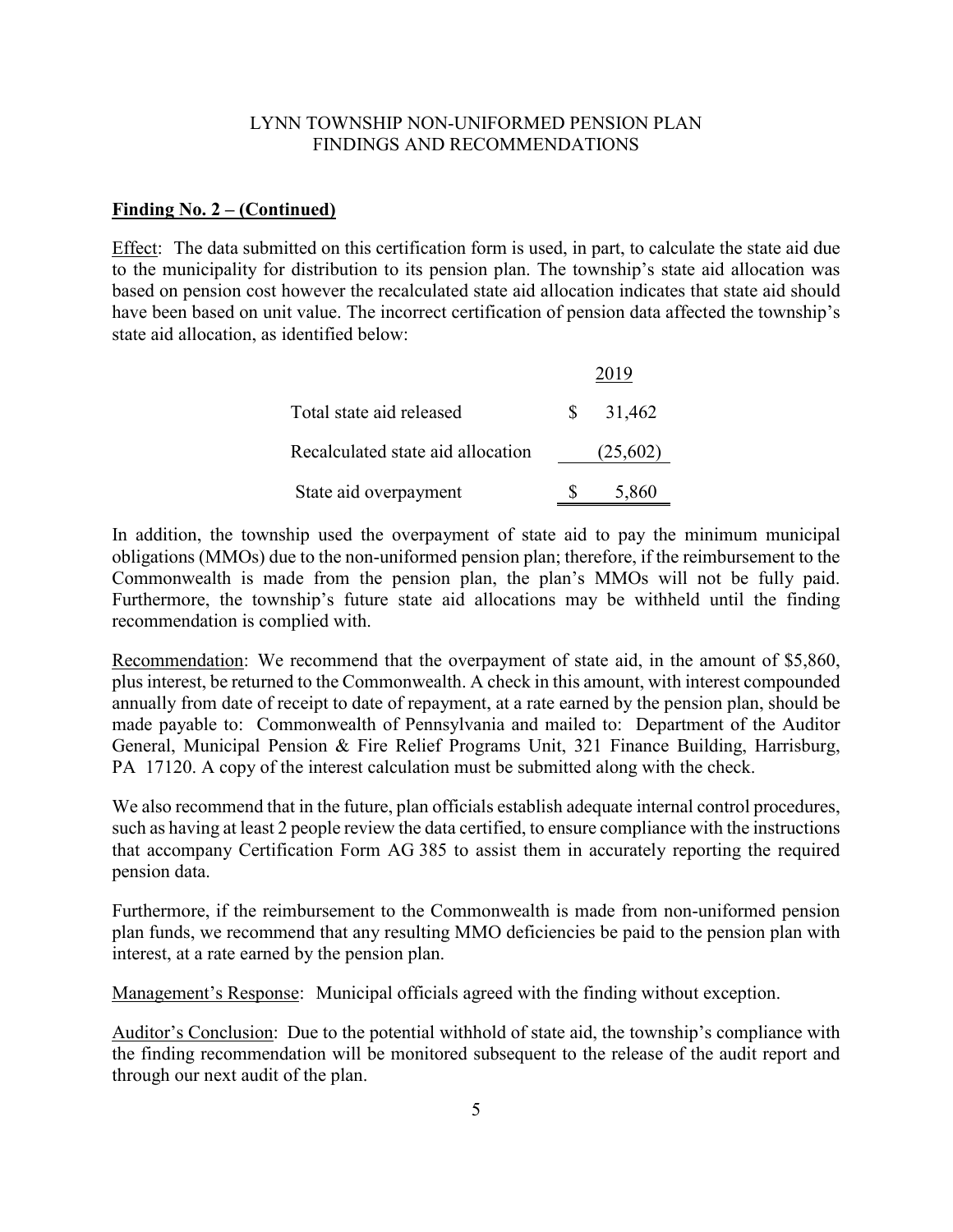#### LYNN TOWNSHIP NON-UNIFORMED PENSION PLAN POTENTIAL WITHHOLD OF STATE AID

Finding No. 2 contained in this audit report cites an overpayment of state aid to the township in the amount of \$5,860, plus interest. A condition of this nature may lead to a total withholding of state aid in the future unless that finding is corrected. A check in this amount with interest, at a rate earned by the pension plan, should be made payable to: Commonwealth of Pennsylvania, and mailed to: Department of the Auditor General, Municipal Pension & Fire Relief Programs Unit, 321 Finance Building, Harrisburg, PA 17120.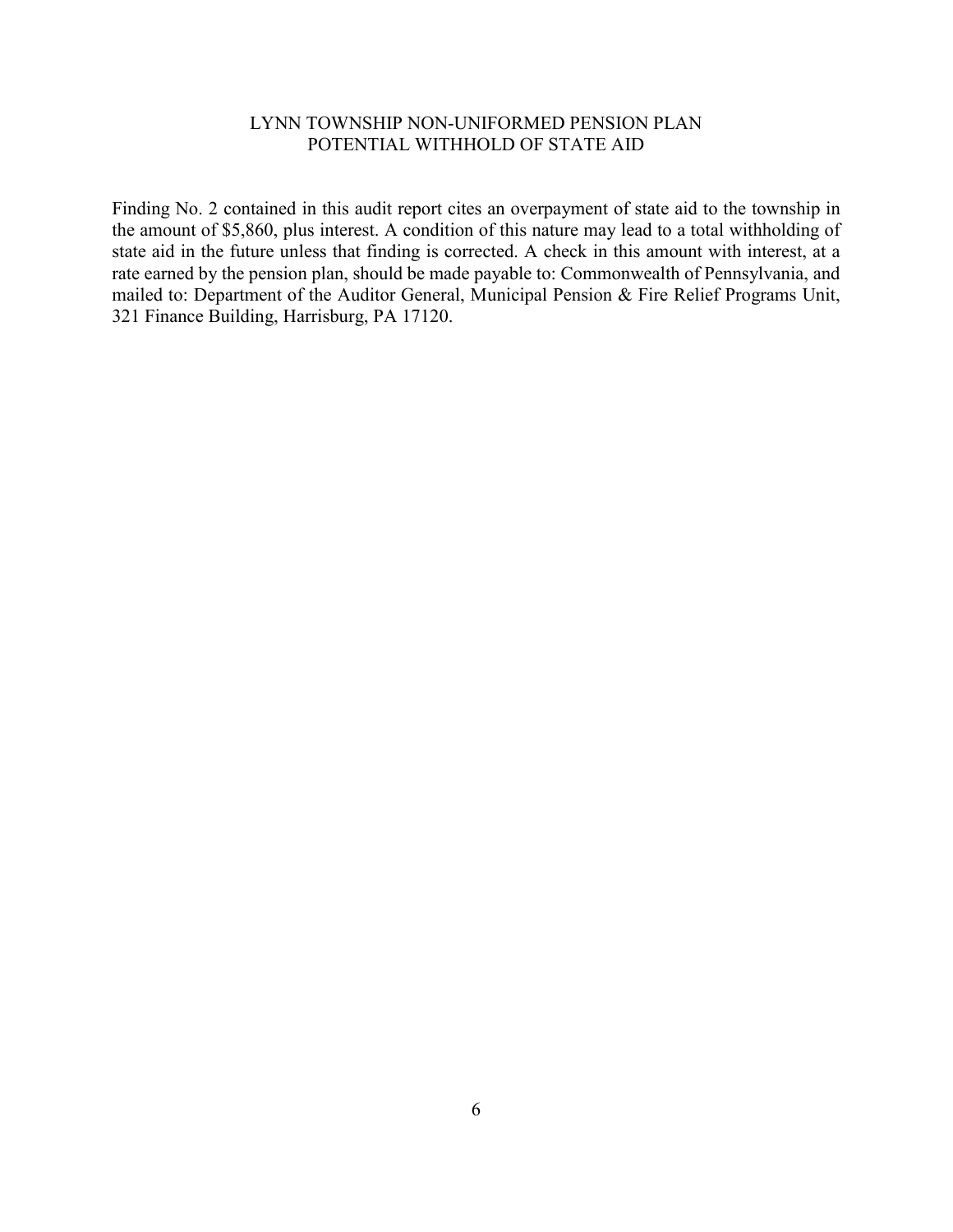### LYNN TOWNSHIP NON-UNIFORMED PENSION PLAN SUPPLEMENTARY INFORMATION DEFINED BENEFIT COMPONENT (UNAUDITED)

#### SCHEDULE OF FUNDING PROGRESS

Historical trend information about the plan is presented herewith as supplementary information. It is intended to help users assess the plan's funding status on a going-concern basis, assess progress made in accumulating assets to pay benefits when due, and make comparisons with other state and local government retirement systems.

The actuarial information is required by Act 205 biennially. The historical information, beginning as of January 1, 2015, is as follows:

|                | $\left(1\right)$ | (2)           | 3)                     | $\left( 4\right)$ |
|----------------|------------------|---------------|------------------------|-------------------|
|                |                  |               | Unfunded               |                   |
|                |                  | Actuarial     | (Assets in             |                   |
|                |                  | Accrued       | Excess of)             |                   |
|                | Actuarial        | Liability     | Actuarial              |                   |
| Actuarial      | Value of         | $(AAL)$ -     | Accrued                | Funded            |
| Valuation      | Assets           | Entry Age     | Liability              | Ratio             |
| Date           | (a)              | (b)           | $(b) - (a)$            | (a)/(b)           |
| $01 - 01 - 15$ | 415,228<br>\$    | 472,973<br>\$ | $\mathbb{S}$<br>57,745 | 87.8%             |
| $01 - 01 - 17$ | 409,617          | 493,620       | 84,003                 | 83.0%             |
| $01 - 01 - 19$ | 439,152          | 480,826       | 41,674                 | 91.3%             |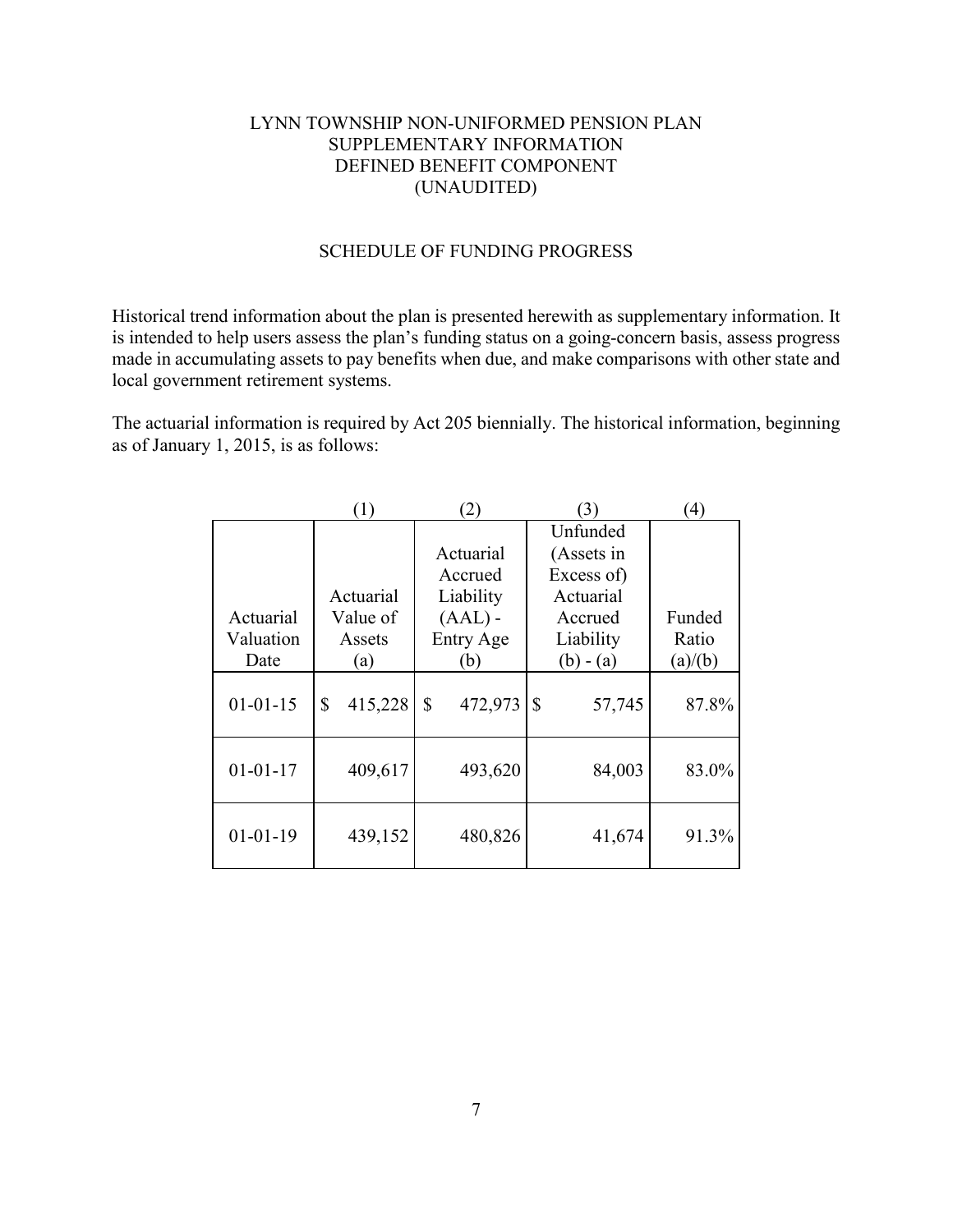### LYNN TOWNSHIP NON-UNIFORMED PENSION PLAN SUPPLEMENTARY INFORMATION DEFINED BENEFIT COMPONENT (UNAUDITED)

The comparability of trend information is affected by changes in actuarial assumptions, benefit provisions, actuarial funding methods, accounting policies, and other changes. Those changes usually affect trends in contribution requirements and in ratios that use the actuarial accrued liability as a factor.

Analysis of the dollar amount of the actuarial value of assets, actuarial accrued liability, and unfunded (assets in excess of) actuarial accrued liability in isolation can be misleading. Expressing the actuarial value of assets as a percentage of the actuarial accrued liability (Column 4) provides one indication of the plan's funding status on a going-concern basis. Analysis of this percentage, over time, indicates whether the system is becoming financially stronger or weaker. Generally, the greater this percentage, the stronger the plan.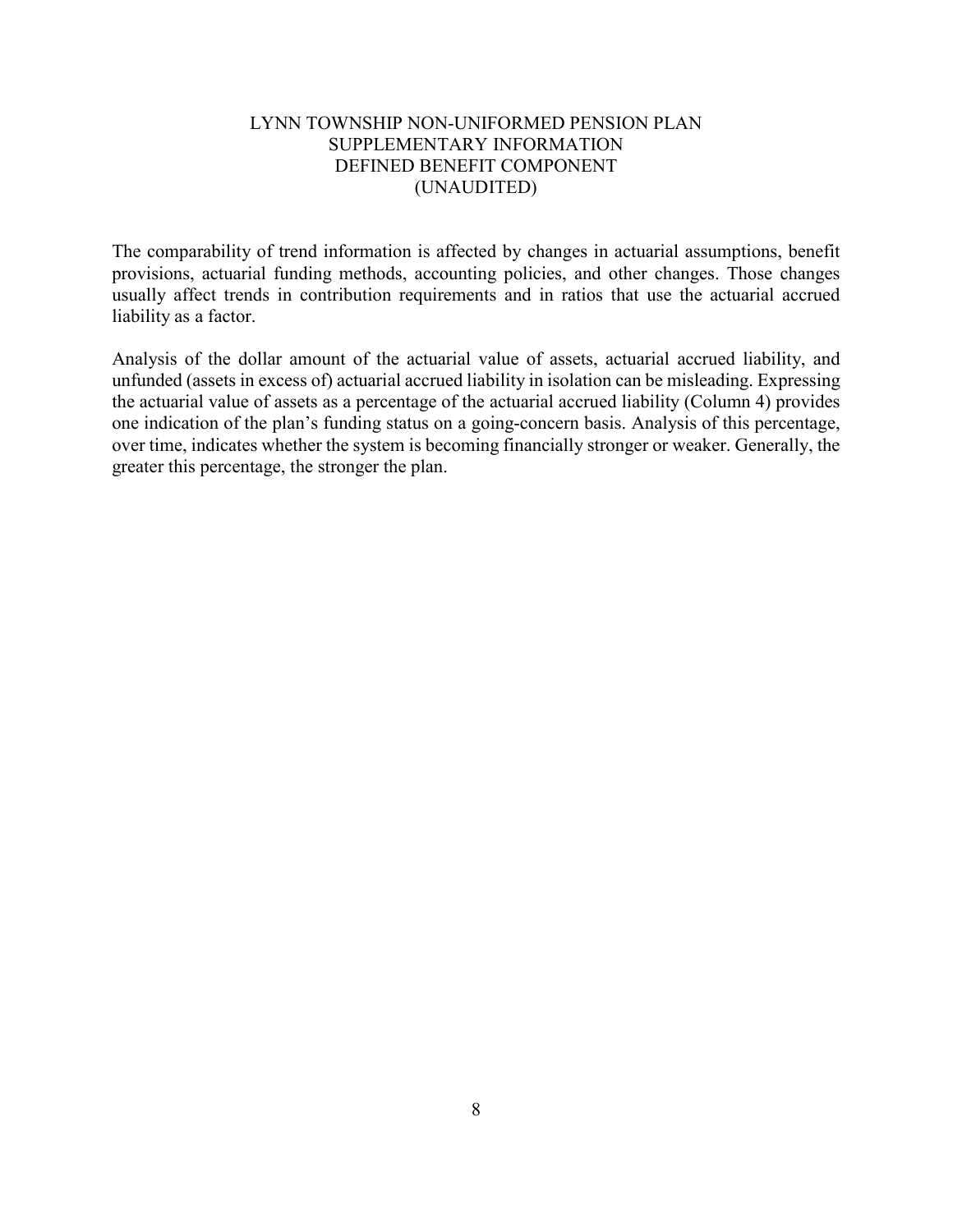# LYNN TOWNSHIP NON-UNIFORMED PENSION PLAN SUPPLEMENTARY INFORMATION DEFINED BENEFIT COMPONENT (UNAUDITED)

# SCHEDULE OF CONTRIBUTIONS FROM EMPLOYER AND OTHER CONTRIBUTING ENTITIES

| Year Ended December 31 | Annual Required Contribution | Percentage Contributed |
|------------------------|------------------------------|------------------------|
| 2015                   | \$<br>12,219                 | 100.0%                 |
| 2016                   | 12,219                       | 100.0%                 |
| 2017                   | 15,125                       | 100.0%                 |
| 2018                   | 15,125                       | 102.6%                 |
| 2019                   | 15,524                       | 105.9%                 |
| 2020                   | 15,524                       | 135.1%                 |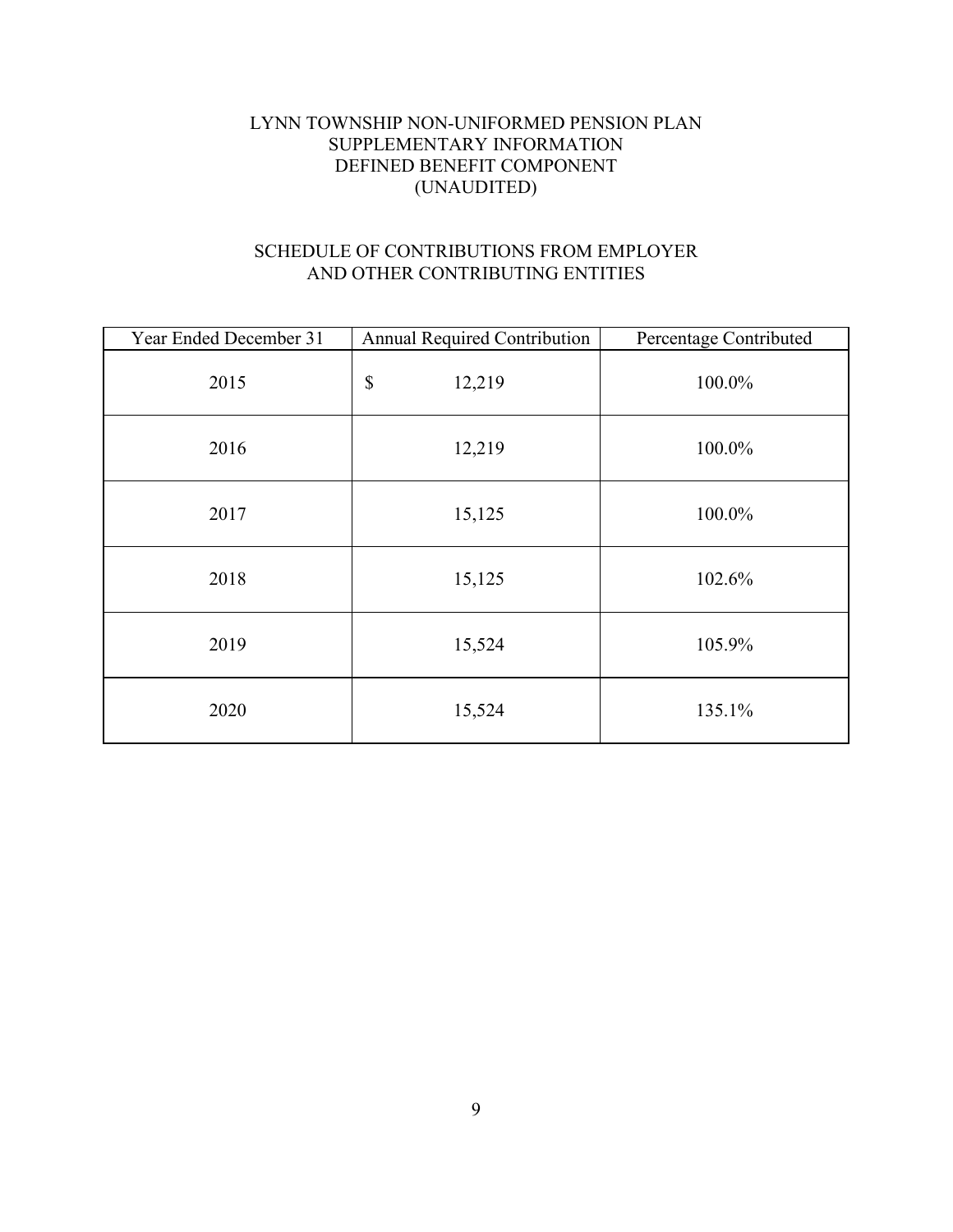# LYNN TOWNSHIP NON-UNIFORMED PENSION PLAN SUPPLEMENTARY INFORMATION NOTES TO SUPPLEMENTARY SCHEDULES DEFINED BENEFIT COMPONENT (UNAUDITED)

The information presented in the supplementary schedules was determined as part of the actuarial valuation at the date indicated. Additional information as of the latest actuarial valuation date follows:

| Actuarial valuation date      | January 1, 2019  |
|-------------------------------|------------------|
| Actuarial cost method         | Entry age normal |
| Amortization method           | Level dollar     |
| Remaining amortization period | 7 years          |
| Asset valuation method        | Fair value       |
| Actuarial assumptions:        |                  |
| Investment rate of return     | $6.0\%$          |
| Projected salary increases    | None             |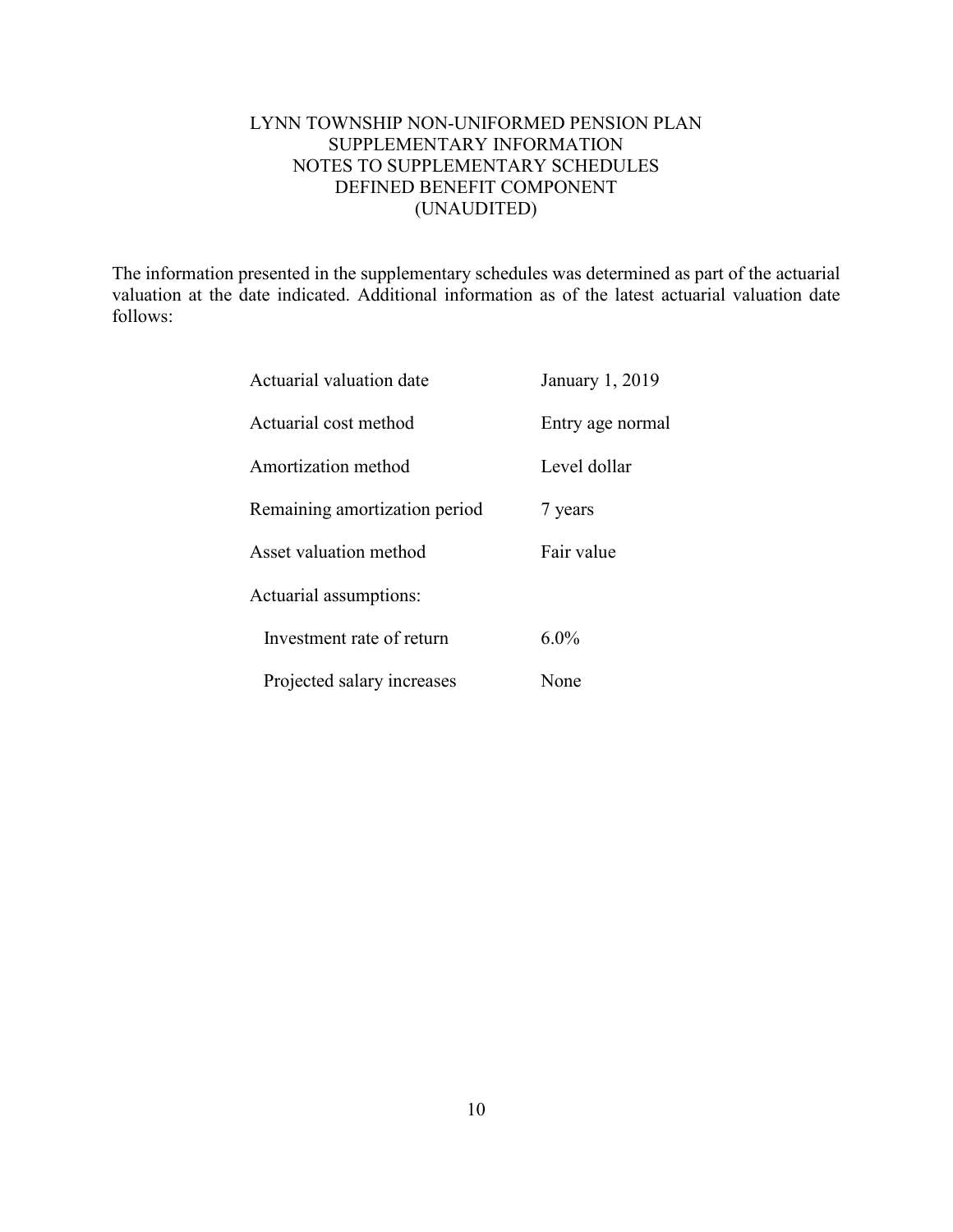# LYNN TOWNSHIP NON-UNIFORMED PENSION PLAN SUMMARY OF DEPOSITED STATE AID AND EMPLOYER CONTRIBUTIONS DEFINED CONTRIBUTION COMPONENT

| Year Ended December 31 | State Aid                           | <b>Employer Contributions</b>      |
|------------------------|-------------------------------------|------------------------------------|
| 2015*                  | $\boldsymbol{\mathsf{S}}$<br>11,306 | 4,724<br>$\boldsymbol{\mathsf{S}}$ |
| 2016*                  | 14,029                              | 1,394                              |
| 2017                   | 12,405                              | 3,296                              |
| 2018                   | 12,981                              | 2,800                              |
| 2019                   | 15,938                              | 4,429                              |
| 2020                   | 12,929                              | 7,042                              |

\* It was previously noted that the township incorrectly deposited the required contributions for its defined contribution plan for 2015 and 2016 into the defined benefit component of the township's pension plan *(refer to Finding No. 1 in this report)*.